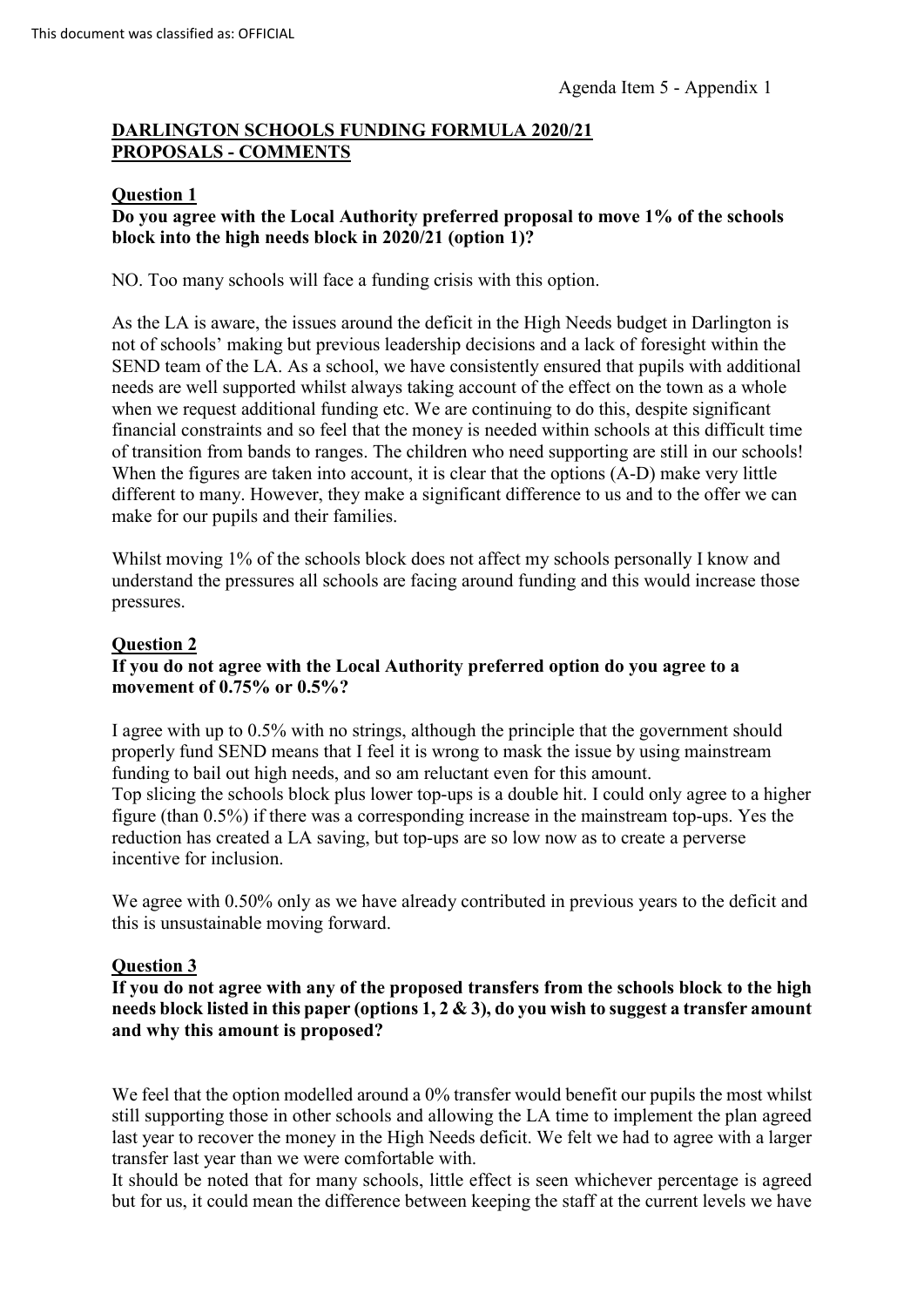which support our very challenging cohorts. For those schools who see little difference, there are rarely the challenges seen that we face daily.

#### **Question 4**

## **Do you agree with the proposal that there are no changes to the formula factors used in Darlington' local formula for 2020/21 other than those required by NFF policy?**

Yes – we need to move as close to the NFF as possible ready for the future when we may have little option.

No. Inclusion of the mobility factor.

## **Question 5**

## **Which of the options for distributing the additional funding do you think is most appropriate to fund all schools across Darlington and why?**

D – From my understanding this is the option that is closest to the NFF that Darlington are moving towards and it supports those schools who have the intakes that require most support.

I don't have a strong preference; there isn't one option that is the most appropriate for all schools. I am happy to go with a majority view or be persuaded by a particular moral argument.

Option C - We feel this would get us to the NFF quicker than the other options.

Option 3, 0.5% transfer from the schools high needs block would be the best option for all schools, with Option D being the most preferred option for our school.

Option D takes into account the prior attainment which reflects well the particular issues faced by pupils who being in Reception in schools like ours as compared to less disadvantaged areas of the town. If we are making decisions at Schools' Forum to support all pupils in all Darlington schools then Option D is the fairest as it will alleviate to some extent the level of disadvantage already experienced by some children by the time they are 4 years old and the effects of this that are seen throughout their education.

All depends on what sector you are representing; it is clear that option D is more beneficial to the majority of Primary Schools, whereas Options A to C seem to be more equitable in terms of the funding being distributed across both sectors

Option C – as this incorporates all the NFF unit values.

0.5% movement is supported because it provides the highest weightings for Primary Prior Attainment factor, hence targeting funding at helping children catch up with their learning and progress. It also still allows considerable minimum funding guarantee protection for all schools.

Option B because of the minimum funding guarantee weighting of 1.84%. This will be in line with NFF lump sum of £110k.

Option D is better for primary schools. Options A to C seem equitable for all sectors in terms of funding. Overall option D is the preferred option

D move to the NFF as soon as possible